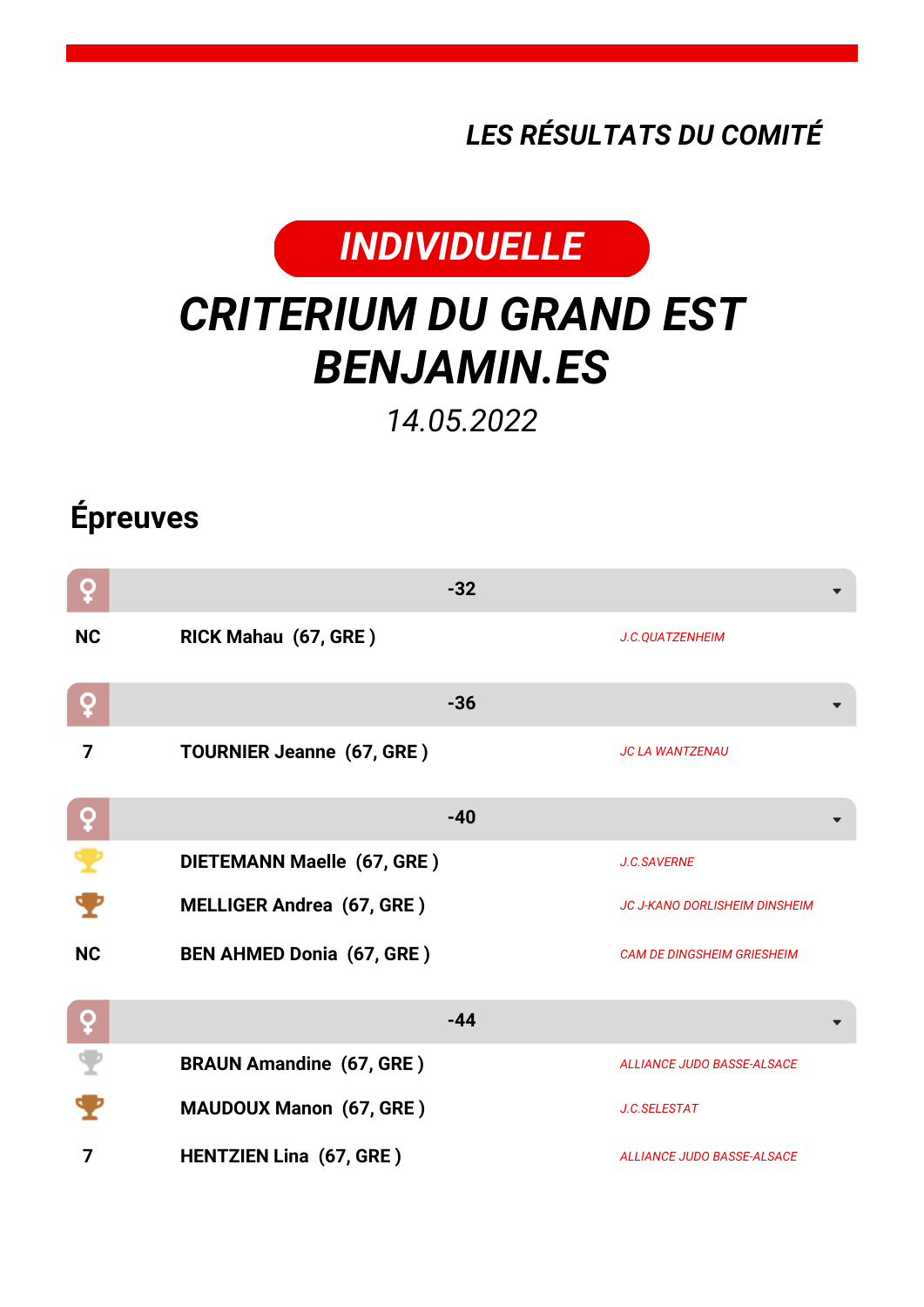| <b>NC</b>         | <b>MAUDOUX Emilie (67, GRE)</b>      | J.C.SELESTAT                         |
|-------------------|--------------------------------------|--------------------------------------|
| ò                 | $-48$                                |                                      |
| 5                 | LOMO Elise (67, GRE)                 | <b>STRASBOURG UNIV.CLUB</b>          |
| <b>NC</b>         | EIDENSCHENCK Solene (67, GRE)        | <b>CLUB JUDO JUJITSU DUPPIGHEIM</b>  |
| ò                 | $-52$                                |                                      |
|                   | <b>BONTE Florence (67, GRE)</b>      | J.C.SAVERNE                          |
| 5                 | PETER Maya (67, GRE)                 | <b>STRASBOURG UNIV.CLUB</b>          |
| ò                 | $+63$                                |                                      |
|                   | POISSON Lola (67, GRE)               | <b>GRPE LOIS.ESPOIRS SELTZ</b>       |
| $\overline{7}$    | <b>MENDY Alissia Tete (67, GRE)</b>  | A.R.A.N.I.                           |
| Ø                 | $-30$                                |                                      |
| 5                 | DE SAINT GERMAIN Theophile (67, GRE) | <b>JUDO CLUB OBERNAI</b>             |
| 7                 | <b>FERRAND Elliot (67, GRE)</b>      | <b>JC SHINSEI SCHERWILLER</b>        |
| $\bullet$         | $-34$                                |                                      |
| 7                 | HIEBEL Etienne (67, GRE)             | <b>JC EDMOND VOLLMER LAUTERBOURG</b> |
| <b>NC</b>         | FLECK Robin (67, GRE)                | <b>J.C.SAVERNE</b>                   |
| $\mathbf{\alpha}$ | $-38$                                |                                      |
|                   | GOBLED Nael (67, GRE)                | <b>AM GEISPOLSHEIM</b>               |
| <b>NC</b>         | DYBYROFF Daniel (67, GRE)            | <b>JC LA WANTZENAU</b>               |
| $\mathbf{\alpha}$ | $-42$                                |                                      |
|                   | HIEBEL Benoit (67, GRE)              | <b>JC EDMOND VOLLMER LAUTERBOURG</b> |
| Ø                 |                                      |                                      |